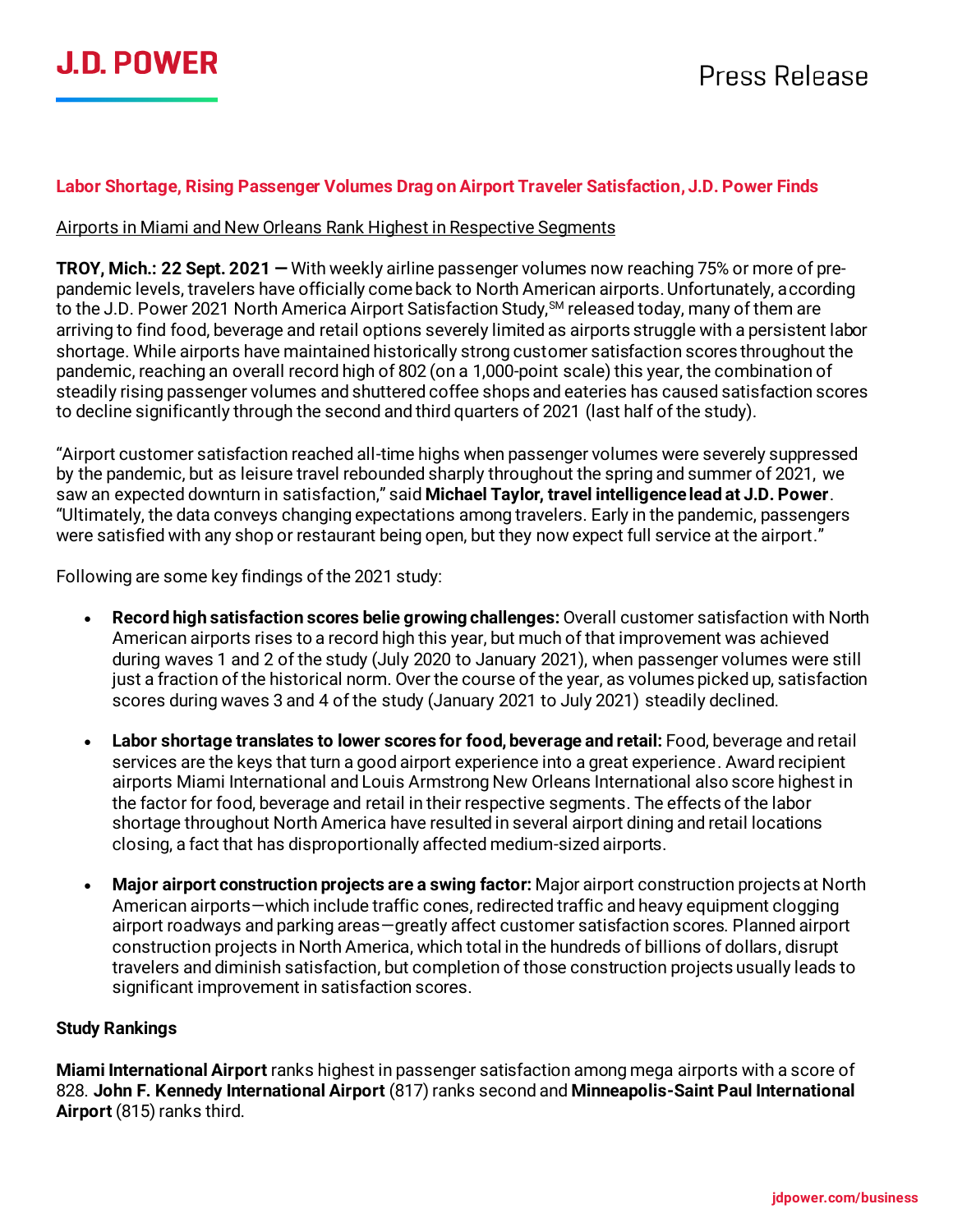**Louis Armstrong New Orleans International Airport** ranks highest among large airports with a score of 844. **Tampa International Airport** (843) ranks second and **Raleigh-Durham International Airport** (841) ranks third.

Individual airports in the medium airports category were not award eligible this year due to reduced passenger volumes.

The 2021 North America Airport Satisfaction Study measures overall traveler satisfaction with mega, large and medium North American airports by examining six factors (in order of importance): terminal facilities; airport arrival/departure; baggage claim; security check; check-in/baggage check; and food, beverage and retail. Mega airports are those with 33 million or more passengers per year; large airports with 10 to 32.9 million passengers per year; and medium airports with 4.5 to 9.9 million passengers per year.

Now in its 16th year, the study is based on 13,225 completed surveys from U.S. or Canadian residents who traveled through at least one U.S. or Canadian airport and covers both departure and arrival experiences (including connecting airports) during the past 30 days. Travelers evaluated either a departing or arriving airport from their round-trip experience. The study was fielded from August 2020 through July 2021.

For more information about the North America Airport Satisfaction Study, visit <http://www.jdpower.com/resource/north-america-airport-satisfaction-study>.

To view the online press release, please visit [http://www.jdpower.com/pr-id/2021116.](http://www.jdpower.com/pr-id/2021116)

## **About J.D. Power**

**J.D. Power** is a global leader in consumer insights, advisory services and data and analytics. A pioneer in the use of big data, artificial intelligence (AI) and algorithmic modeling capabilities to understand consumer behavior, J.D. Power has been delivering incisive industry intelligence on customer interactions with brands and products for more than 50 years. The world's leading businesses across major industries rely on J.D. Power to guide their customer-facing strategies.

J.D. Power has offices in North America, Europe and Asia Pacific. To learn more about the company's business offerings, visi[t JDPower.com/business](https://www.jdpower.com/business). The J.D. Power auto shopping tool can be found at [JDPower.com](https://www.jdpower.com/).

## **Media Relations Contacts**

Geno Effler, J.D. Power; West Coast; 714-621-6224; [media.relations@jdpa.com](mailto:media.relations@jdpa.com) John Roderick; East Coast; 631-584-2200; [john@jroderick.com](mailto:john@jroderick.com)

**About J.D. Power and Advertising/Promotional Rules:** [www.jdpower.com/business/about-us/press](http://www.jdpower.com/business/about-us/press-release-info)[release-info](http://www.jdpower.com/business/about-us/press-release-info)

> # # # NOTE: Two charts follow.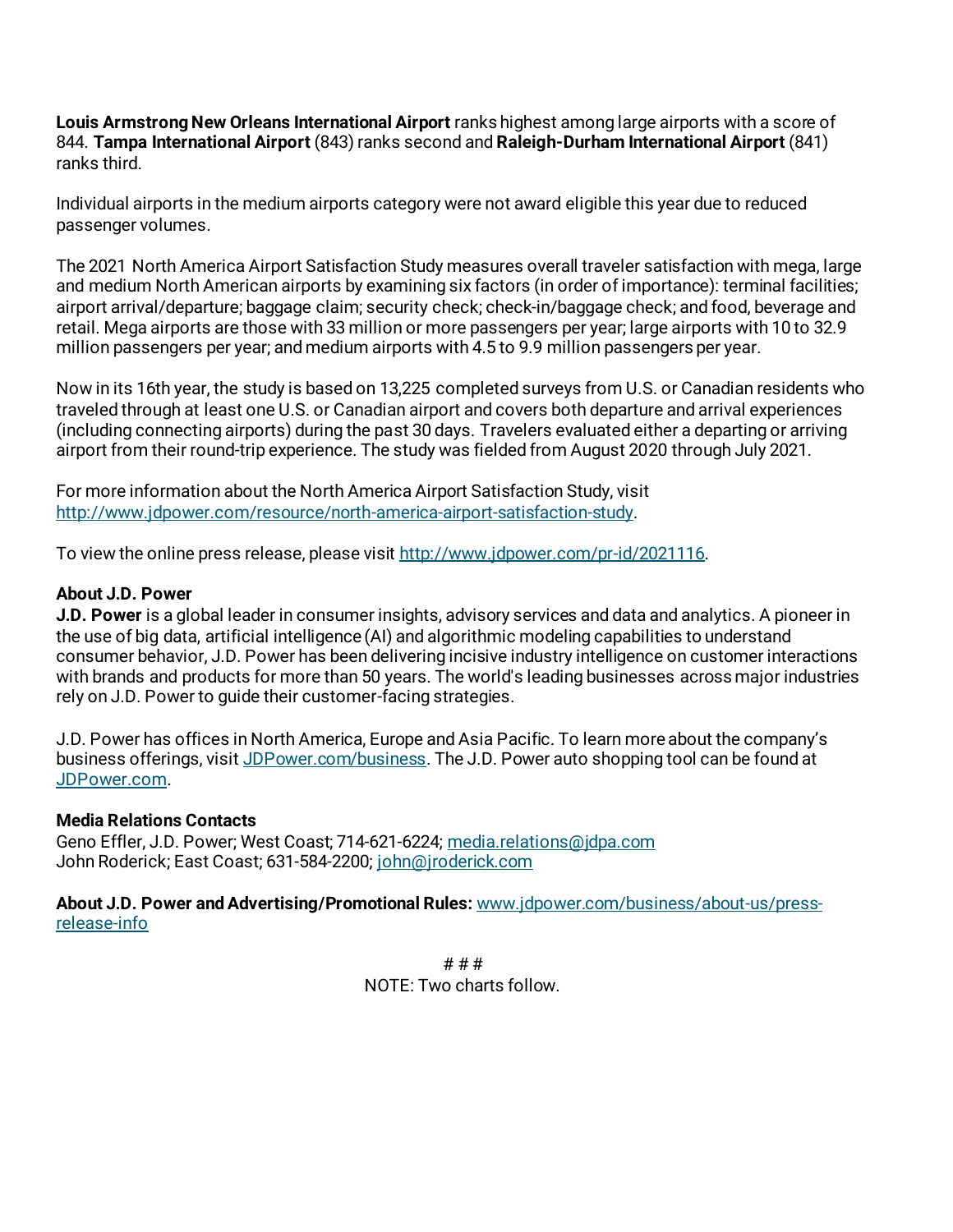# **J.D. Power 2021 North America Airport Satisfaction StudySM**

#### **Overall Customer Satisfaction Index Ranking**

*(Based on a 1,000-point scale)*

## **Mega Airports**

| Miami International Airport                      |     |     | 828 |
|--------------------------------------------------|-----|-----|-----|
| John F. Kennedy International Airport            |     |     | 817 |
| Minneapolis-Saint Paul International Airport     |     |     | 815 |
| Orlando International Airport                    |     |     | 812 |
| Phoenix Sky Harbor International Airport         |     | 808 |     |
| McCarran International Airport                   |     | 806 |     |
| Dallas/Fort Worth International Airport          |     | 805 |     |
| George Bush Intercontinental Airport             |     | 801 |     |
| Detroit Metropolitan Wayne County Airport        |     | 798 |     |
| Hartsfield-Jackson Atlanta International Airport |     | 798 |     |
| Segment Average                                  |     | 798 |     |
| Charlotte Douglas International Airport          |     | 796 |     |
| San Francisco International Airport              |     | 796 |     |
| Denver International Airport                     |     | 793 |     |
| Fort Lauderdale-Hollywood International Airport  |     | 793 |     |
| Los Angeles International Airport                |     | 792 |     |
| Newark Liberty International Airport             |     | 792 |     |
| Seattle-Tacoma International Airport             |     | 789 |     |
| Boston Logan International Airport               |     | 784 |     |
| Toronto Pearson International Airport            |     | 780 |     |
| O'Hare International Airport                     | 772 |     |     |

*Source: J.D. Power 2021 North America Airport Satisfaction StudySM*

*Charts and graphs extracted from this press release for use by the media must be accompanied by a statement identifying J.D. Power as the publisher and the study from which it originated as the source. Rankings are based on numerical scores, and not necessarily on statistical significance. No advertising or other promotional use can be made of the information in this release or J.D. Power survey results without the express prior written consent of J.D. Power.*